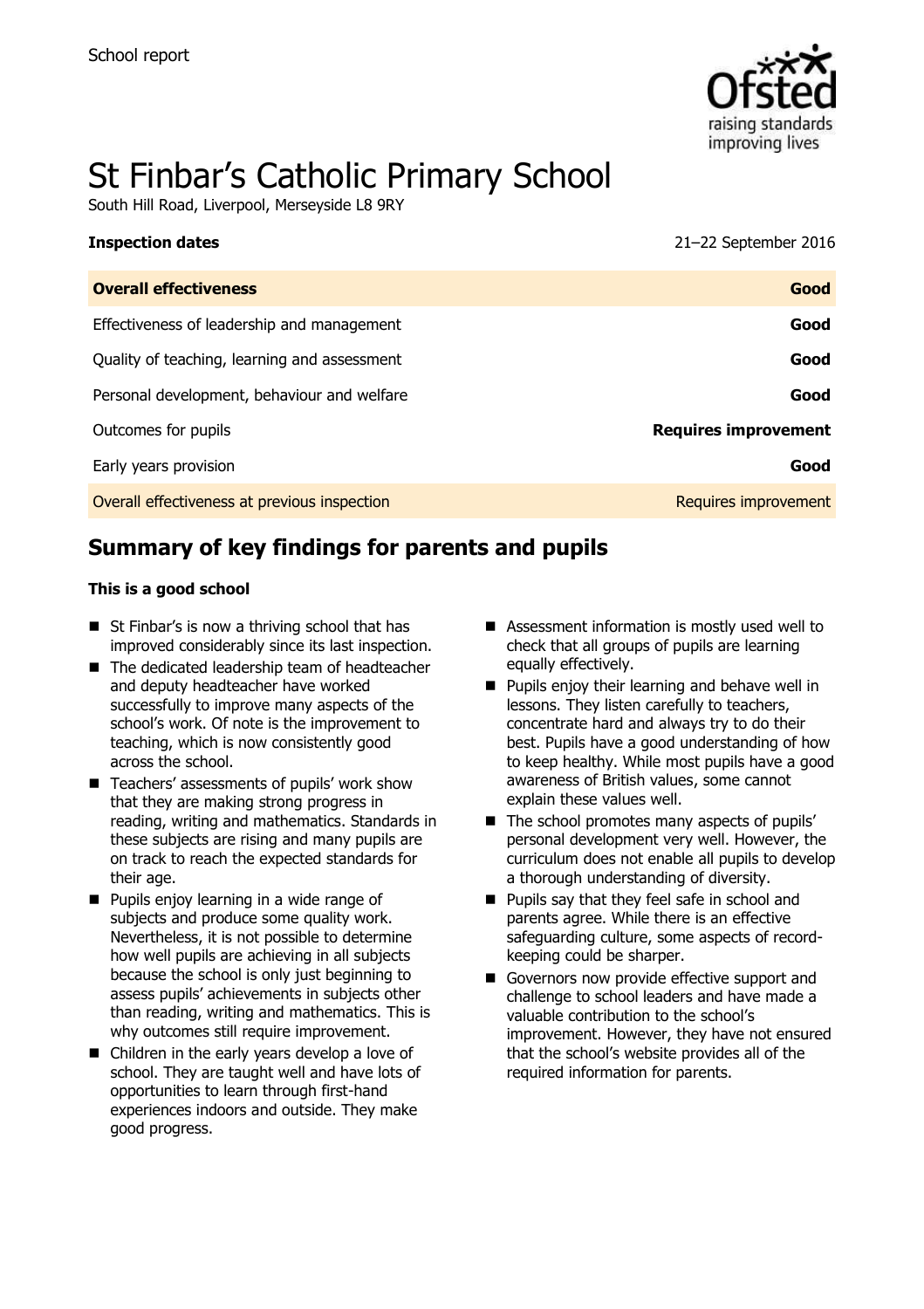

# **Full report**

#### **What does the school need to do to improve further?**

- Improve pupils' outcomes by:
	- ensuring that the strong progress pupils make in reading, writing and mathematics from their different starting points is replicated across the curriculum.
- **IMPROVE pupils' personal development, behaviour and welfare by:** 
	- ensuring that pupils have a more thorough understanding of diversity in modern Britain and of British values
- **Improve leadership and management by:** 
	- ensuring that the curriculum enables pupils to gain an informed understanding of the diversity of families and relationships and of how prejudice-based behaviour, particularly homophobic behaviour, affects victims' well-being and mental health
	- ensuring that every incident of prejudice-based behaviour and how it is dealt with is formally recorded to better inform leaders and governors of the extent and patterns of inappropriate behaviour and how effectively they are being eliminated
	- refining analyses of assessment information to take better account of pupils' starting points when comparing the progress of different groups of pupils
	- implementing the planned assessment of pupils' attainment and progress in subjects other than reading, writing and mathematics to increase leaders' understanding of pupils' progress across the curriculum
	- making sure that the school's website provides all of the required statutory information and is regularly updated to ensure that all information is current.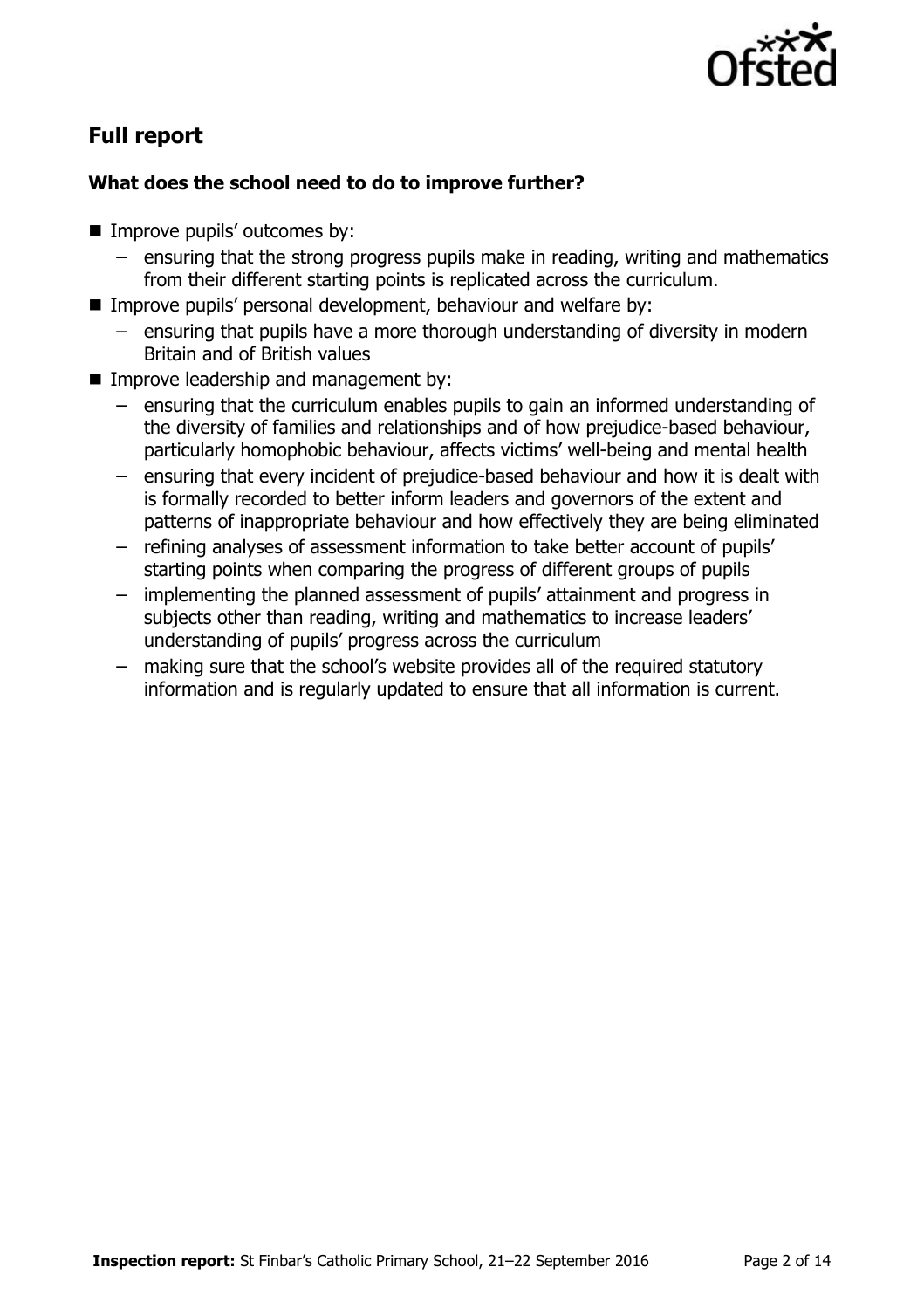

# **Inspection judgements**

#### **Effectiveness of leadership and management Good**

- The headteacher, deputy headteacher and governors have worked successfully to address the areas requiring improvement identified by the last inspection. Comments from pupils, parents, staff, governors and the local authority all reflect a transformed culture. High expectations, aspirations and care for pupils and staff are now very evident features of the school's ethos.
- Clear and purposeful action from the headteacher and deputy headteacher, together with good support from the local authority and increasing challenge from governors, have underpinned key improvements.
- Teaching is now consistently good and current pupils are progressing well. Attendance has improved significantly and pupils are enjoying learning across a wide range of subjects and achieving better outcomes.
- **Pivotal to these improvements has been senior leaders' rigorous monitoring of how** effectively teaching is improving pupils' learning. This has included regular visits to lessons, reviews of pupils' work and discussions with pupils. Strengths are identified, as well as teachers' next steps for improvement, which are followed up as part of the staff appraisal process.
- $\blacksquare$  Teaching has been strengthened by the comprehensive programme of staff training, which is organised to match the school's improvement priorities and individual staff needs. Senior leaders have dealt robustly with any underperformance in teaching that remained after a programme of training and individual support.
- There are strengths in the leadership of English, mathematics, provision for children in the early years and for pupils who have special educational needs and/or disabilities. These leaders are significantly involved in checking how well teaching and other provision is improving pupils' learning and personal development and enhancing staff development through training and ongoing support.
- Good development of subject leaders has taken place. In line with the school's priorities, proportionate time is provided for all leaders to undertake various checks and audits of provision and learning in their subjects. They all make effective use of this information to write sharp action plans, which they evaluate termly. The process ensures a clear basis from which to improve provision and outcomes in each subject, as well as in aspects such as the provision for pupils who speak English as an additional language.
- The school regularly assesses how well pupils are learning in reading, writing and mathematics and has rigorous systems to check that teachers' assessments are accurate. Assessment information is used well to organise tailored small-group support for pupils assessed as at risk of not achieving the standards expected for their age. In the same way, additional help and support programmes are organised to extend and deepen the learning of the most able pupils.
- To this end, leaders make good use of the pupil premium and the funding for pupils who have special educational needs and/or disabilities. Significant funds have been invested in staff training, including for learning support assistants, who lead many of the small-group sessions to improve these pupils' communication, reading, writing and mathematics skills.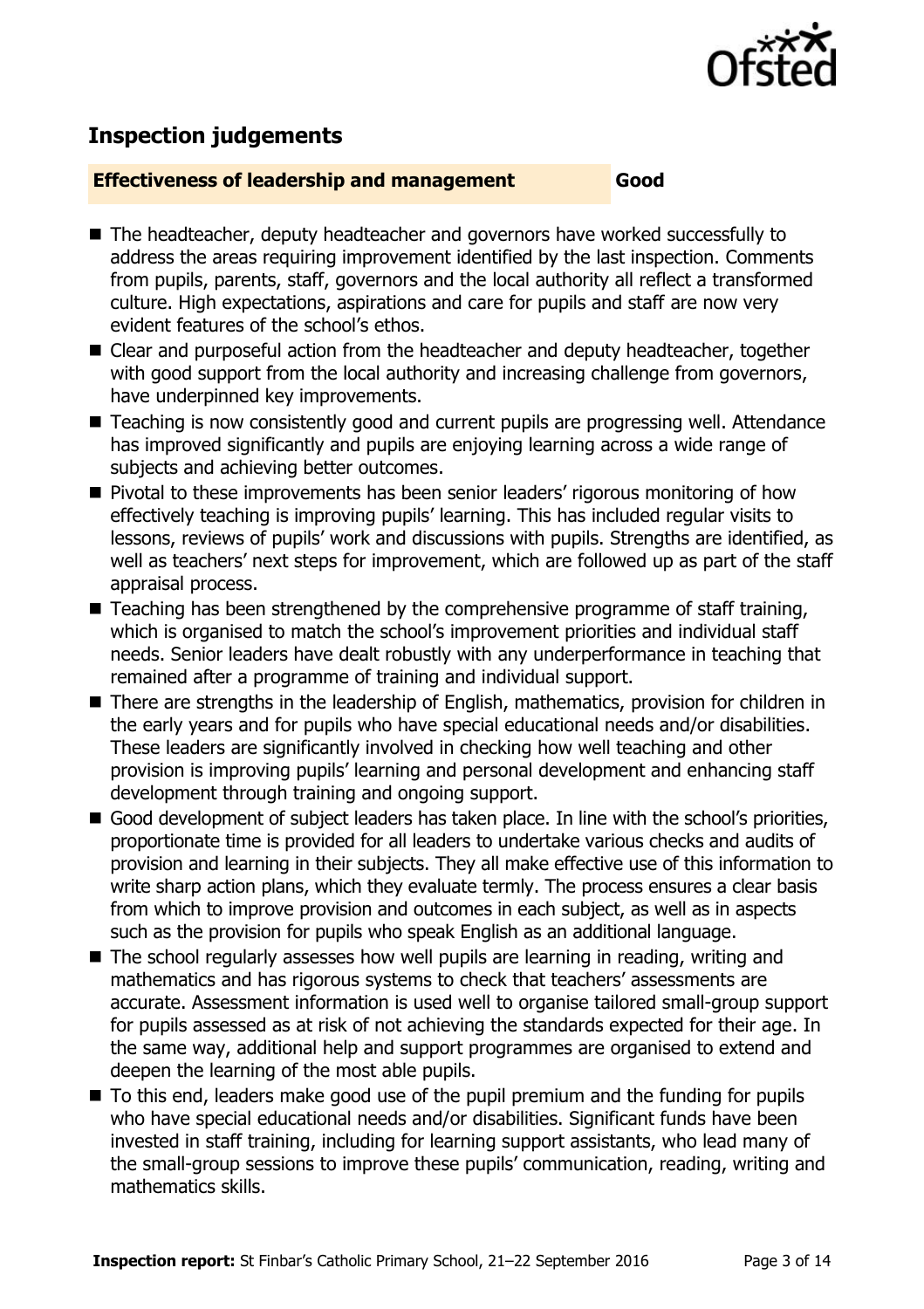

- Senior leaders are clear about the outcomes they expect pupils to achieve as a result of these interventions. They closely monitor and discuss the effectiveness of the programmes with teachers and support assistants and, where necessary, adapt them to ensure that they are having the best impact on pupils' progress.
- Senior leaders regularly use assessment information to compare the attainment and progress of different groups of pupils, such as those who are disadvantaged. This provides helpful insights to support evaluations of how additional funding has improved pupils' outcomes. Leaders recognise that taking more account of pupils' starting points will support more accurate comparisons of the progress of different groups.
- **Effective use has been made of the pupil premium to improve outcomes for the most** able disadvantaged pupils. In Years 1 to 6, pupils have benefited from writing workshops at a local independent academy. Pupils in Years 5 and 6 attended challenge workshops focused on deepening mathematical reasoning skills and understanding of the use and application of mathematics in everyday life.
- Given the context of historical underachievement at the school, the legacy of which was still evident in the outcomes of many pupils when the school was last inspected, leaders have focused strongly and successfully on improving pupils' basic skills in reading, writing and mathematics. While the wider curriculum has not been neglected, assessment of pupils' achievements in most other subjects is only just beginning.
- The school's curriculum has been designed to enable pupils to continuously develop the essential skills and knowledge in each subject. Where cross-curricular links are appropriate these are capitalised upon. For the most part, the distinctiveness of each subject is maintained, but with every opportunity taken to extend literacy and numeracy skills across the curriculum.
- Quality modern foreign language provision is made for key stage 2 pupils to learn French from a native speaking teaching assistant. Year 2 pupils are also introduced to French during the summer term in preparation for this work in key stage 2.
- Better use is being made of the physical education (PE) and sport premium. Leaders now ensure that teaching staff work alongside specialist coaches to help guarantee the sustainability of this quality provision.
- Visitors and visits to places of interest are thoughtfully planned to extend the work that pupils are studying in class and to widen pupils' horizons. The pupil premium has been used well to ensure that all disadvantaged pupils benefit from this enrichment and from a good range of extra-curricular clubs and a free breakfast club for all pupils who wish to attend.
- Subject themes, such as 'people who have influenced the world', 'trading across the world' and 'the first world war', capture pupils' interest, enhance their spiritual, moral, social and cultural development and raise awareness of aspects of British values.
- In this inclusive school, leaders and staff articulate clear messages about respecting people's differences. They welcome pupils from overseas, support their families and celebrate their cultures. This gives pupils positive messages about valuing diversity. Nevertheless, the curriculum does not go far enough in enabling pupils to gain a sufficiently comprehensive understanding of diversity in modern Britain and of how this links with British values.
- The availability of the headteacher and deputy headteacher at the start and end of each day and the accessibility of teaching staff ensure good day-to-day communication with parents. Canvassing parents' views via questionnaires is not seen as productive,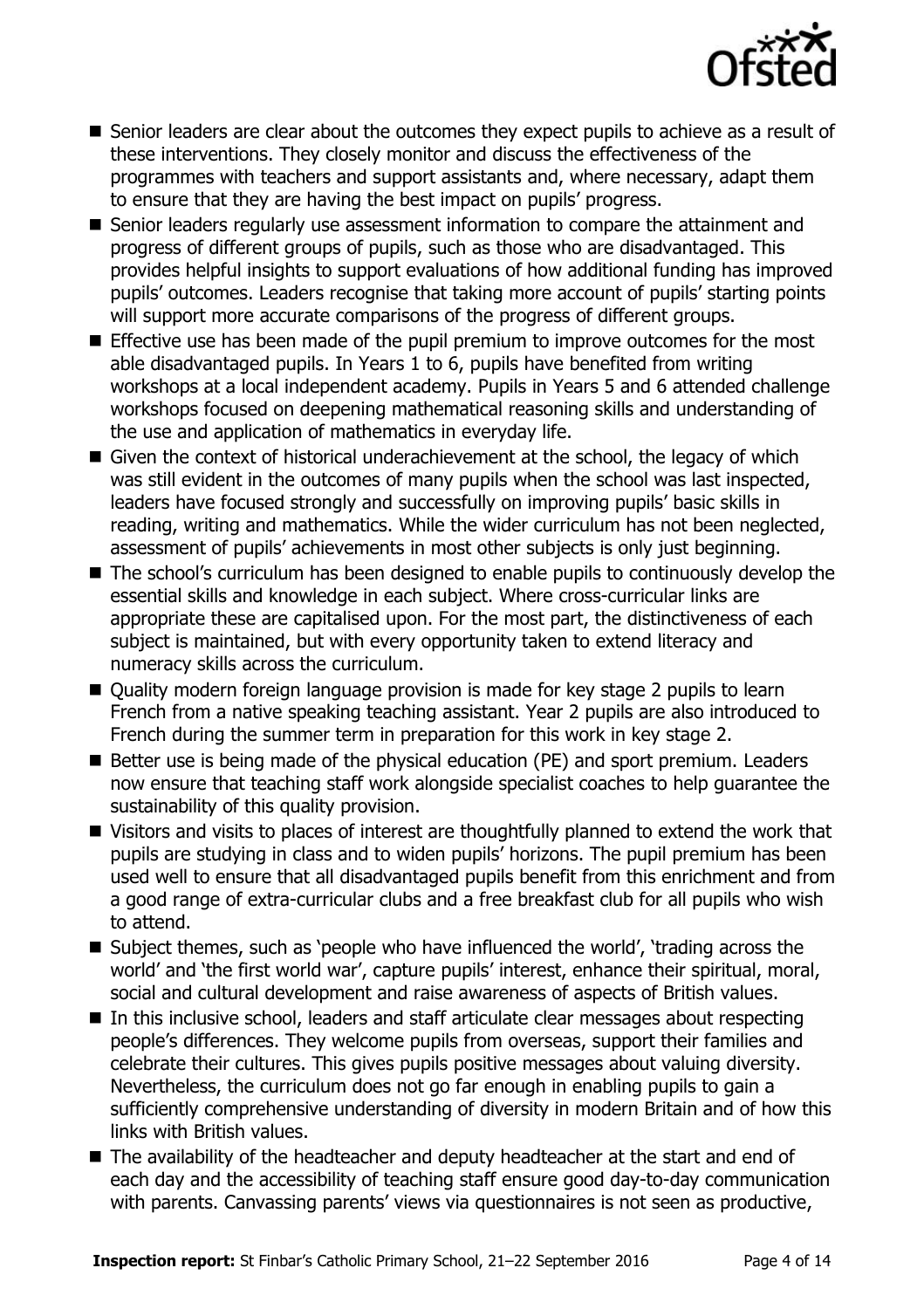

so views are gained informally at meetings and parent coffee mornings about how aspects of the curriculum are taught and how parents can help keep their children safe.

■ Parents receive helpful information about their children's achievement and personal development in annual reports. However, the school's website does not give parents all of the information that the school is required to publish by law and out-of-date information is not routinely removed, resulting in some contradictory messages.

#### **Governance of the school**

- Governance has improved since the school was last inspected and governors are able to explain how much their role has developed since that time.
- Governors welcome the informative headteacher's reports and information from subject leaders, but no longer accept these at face value. Training and the good role models provided by governors with educational backgrounds have improved all governors' skills in asking probing questions about the school's work and pupils' performance. Minutes of governors' meetings clearly show that this practice is now well embedded.
- Governors ensure that they ask questions to understand leaders' rationale for spending additional funding, such as the pupil premium and PE sport premium. They expect leaders to explain the impact that additional funding has had on improving pupils' academic and sporting outcomes, their personal development and the quality of teaching.
- Governors are clear that the school's work has enabled pupils' behaviour, attitudes to learning and attendance to improve. They are less aware of how to evaluate the success of the school's work in promoting British values, pupils' understanding of diversity and how the school is reducing incidences of prejudice-based behaviours.

#### **Safeguarding**

- $\blacksquare$  The arrangements for safeguarding are effective.
- Although a number of the school's policies that have links to safeguarding are not published on the school's website, there is a sound culture of safeguarding in the school's day-to-day practice.
- The designated safeguarding lead and deputy receive regular training and ensure that staff receive update training each year. Staff are aware of what to do if they suspect that a child is being abused. Where concerns have been raised about pupils' safety, the records are detailed and show effective communication with appropriate agencies. Collaborative working with these agencies has resulted in some clear improvements to pupils' welfare, behaviour and attendance.
- While pupils are clear that that the school deals effectively with all incidents of prejudice-based behaviour that they report, records do not reflect all of the issues leaders have dealt with. This means that governors are unable to analyse patterns of behaviour, how they are being dealt with and the extent to which they are reducing.

#### **Quality of teaching, learning and assessment Good**

- There have been significant improvements in the quality of teaching across the whole school. This is ensuring more consistently good learning for all groups of pupils.
- The comprehensive training that teachers have received has ensured strong subject knowledge in the teaching of reading, writing and mathematics. This is very evident when teachers explain new ideas, reinforce subject-specific vocabulary and show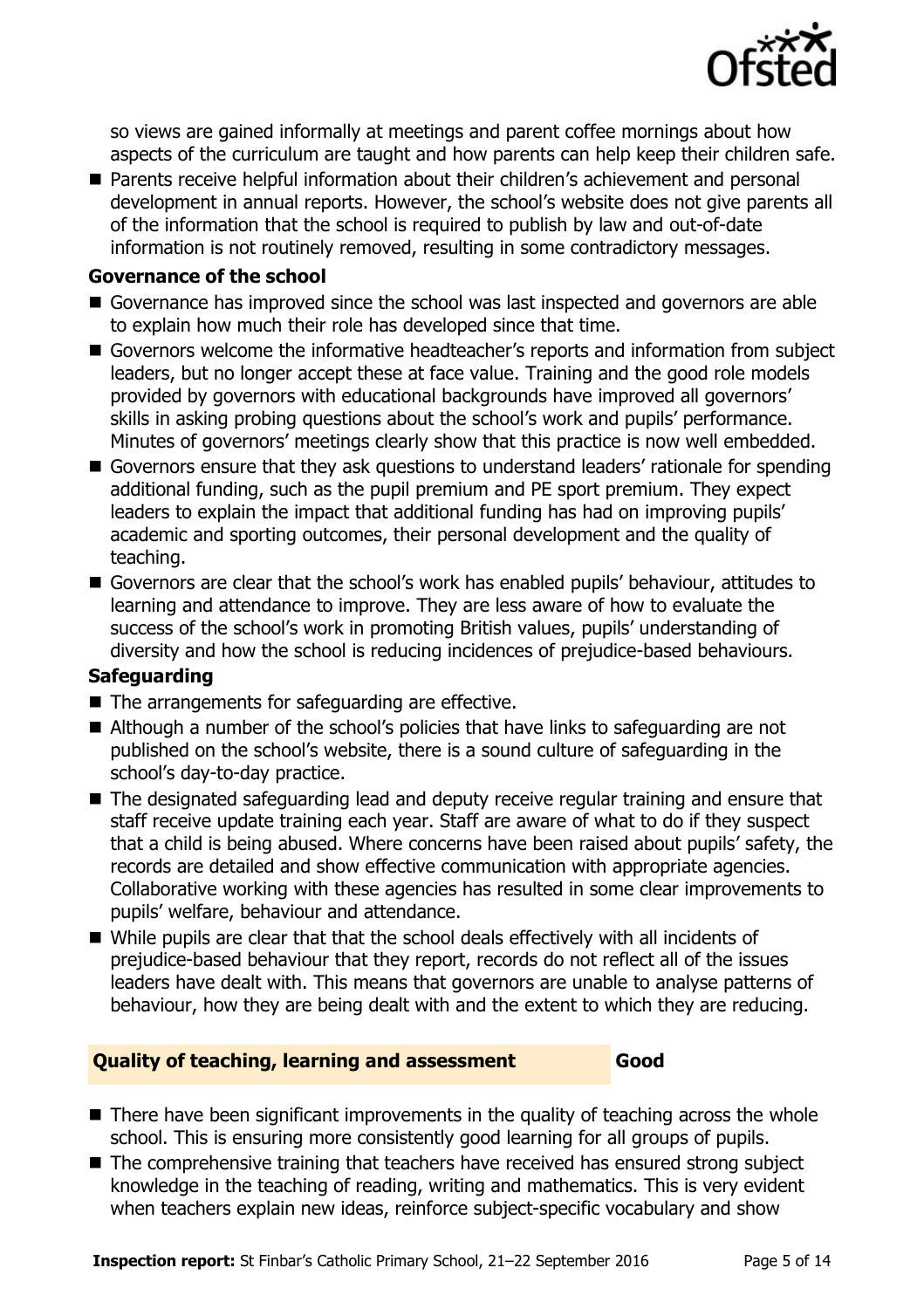

methods to help pupils solve problems.

- The concerted drive since the last inspection to improve teachers' subject knowledge across the curriculum has also been successful. Staff training and good support from well-informed subject leaders has strengthened teaching in many subjects, especially in science and the humanities. Teachers also ensure that pupils make effective use of information technology to support and present their learning.
- Ongoing assessment enables teachers to have a good working knowledge of their pupils' capabilities and set appropriately high expectations for all. Teachers use questioning well to check pupils' understanding, skilfully adapting their questions to challenge the most able and ensure that less confident learners achieve success.
- $\blacksquare$  The same is true in the attention that teachers give to planning work for different groups of pupils. While tasks are designed to ensure that all pupils learn the same information and ideas, the amount of adult support, resources and complexity of questions and activities are adapted so that all groups of pupils receive the right level of challenge.
- Across the school, pupils have been taught strategies to work independently. They make use of prompts around the classroom to support their work in literacy and numeracy. Pupils also make sensible decisions about whether they need particular resources, such as dictionaries or mathematics equipment, to complete tasks.
- Reading and writing are taught well. The teaching of phonics begins in the Nursery Year. In the early years and throughout key stage 1 this important skill is taught daily and reinforced continuously. Teachers and learning support assistants demonstrate correct pronunciation and blending of sounds.
- Across the school, teachers ensure that pupils understand how punctuation works, enabling them to become increasingly expressive readers and successful writers. Good teaching of reading for comprehension, enjoyment and to support pupils' learning in a range of subjects remains a strong focus throughout key stage 2.
- The teaching of writing, particularly improving boys' motivation to write, continues to be a priority that is meeting with considerable success. Teachers give careful thought to choosing books and subject themes that inspire boys' interest and stimulate their writing.
- A consistent approach to teaching mathematics has had a positive effect on pupils' learning and enthusiasm for mathematics. Pupils are given lots of opportunities to discuss mathematical ideas and ways of doing calculations; they relish the regular mathematical challenges they receive.
- Teachers apply the school's marking policy consistently. They provide pupils with regular ongoing feedback which is effective in helping them to evaluate how well they are learning and to improve their work.
- Learning support assistants are utilised well. They support the full range of pupil ability groups and make a very effective contribution to the learning and inclusion of pupils who are developing their understanding of English and those who have special educational needs and/or disabilities.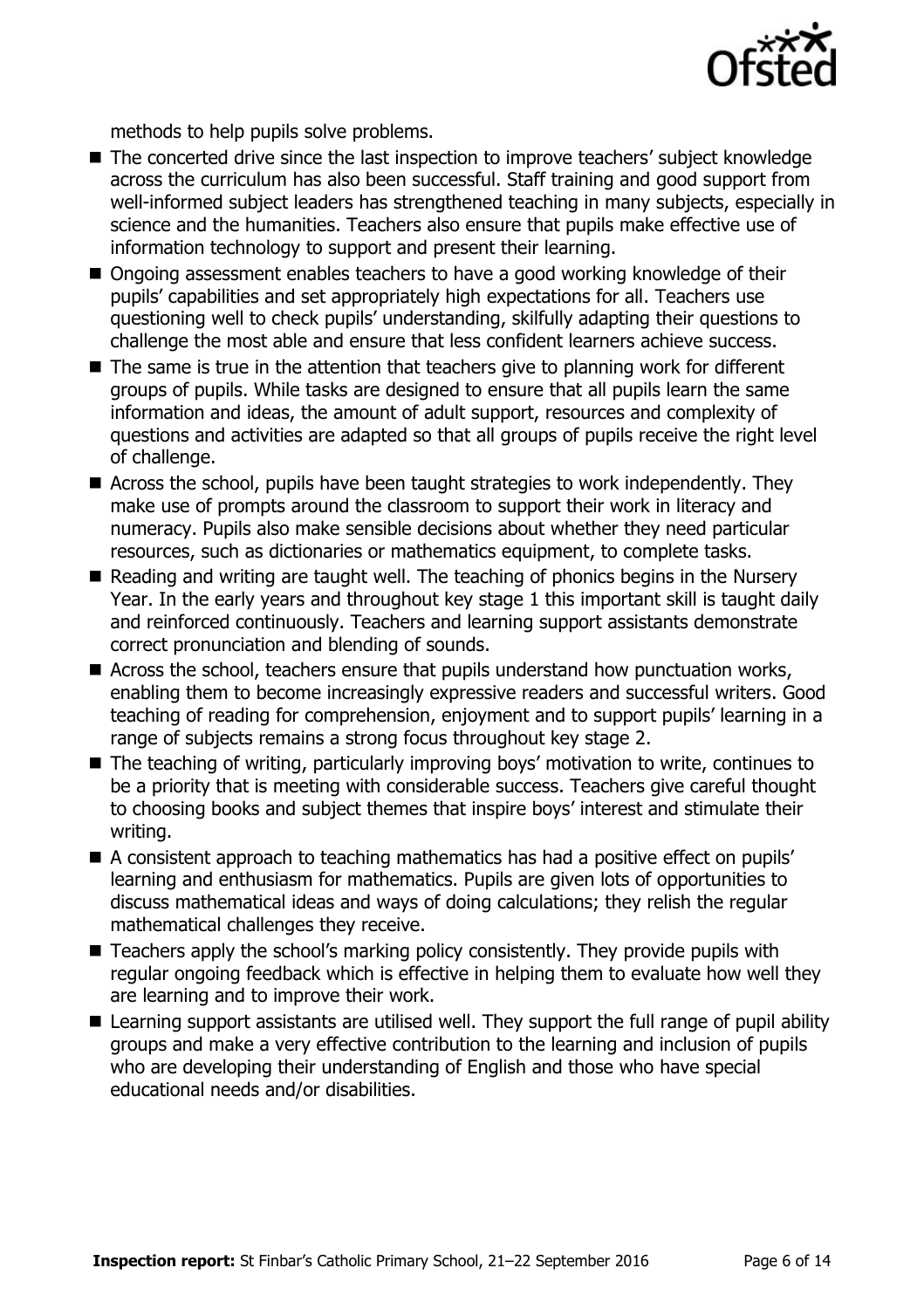

#### **Personal development, behaviour and welfare Good**

#### **Personal development and welfare**

- The school's work to promote pupils' personal development and welfare is good.
- **Pupils like and respect their teachers and parents talk about a 'special bond' between** pupils and teachers. They say that their children are happy and safe in school, and this view is reiterated by pupils. Comments such as, 'School is great', 'It's a really nice place', and, 'I'm really happy here' were common remarks from pupils.
- A number of pupils who have joined the school from overseas said that pupils had welcomed them and been kind to them. These pupils appreciated the staff's and other pupils' understanding of their feelings while settling into a different country.
- **Pupils who have been at the school for some time explained that it has improved a lot.** They said that lessons are more interesting and they feel that they are learning better than before. There was clear agreement with one pupil's comment, 'Teachers push you to do your best with next steps and targets'.
- In the same way, the school's effective work to develop pupils' confidence and understanding of how to be successful learners was evident in comments such as, 'You learn from your mistakes' and, 'It's okay to say you don't know'. Pupils understand the value of regular attendance and are keen to earn the recognition and rewards that the school provides for good attendance.
- **Pupils have an astute understanding of right and wrong, can recognise injustice and** understand that people's differences should be respected. Pupils are clear about the unfairness of discrimination on the grounds of race, culture and religion. However, they are less certain of why other types of prejudice, such as homophobic name-calling, are against the rule of British law, or of the impact of such behaviour.
- Through their studies, assemblies and the day-to-day workings of the school, pupils learn about the influence of human rights activists, how public opinion can change government decisions and the need for rules. They experience democracy in action when voting for school councillors and the colour of their new school uniform. However, pupils' awareness of British values is mostly implicit and their explanations of some of the principles of these values lacked depth.
- **Pupils have a good understanding of how to keep healthy. They explain the need to** keep fit and eat healthily, showing good awareness of different food groups, and the importance of looking after their teeth and personal care. They are well aware of the dangers of smoking, taking drugs and the misuse of alcohol.
- All of the pupils who spoke to inspectors said that they felt safe in school. They felt confident to speak to a trusted adult about any concerns and none were in any doubt that their concerns would be taken seriously and dealt with. Some were able to recount personal experiences to endorse these views.
- **Pupils were able to provide various examples of how the school has taught them to** keep themselves safe. They could give some examples of how to stay safe when using the internet but these were not always wide-ranging.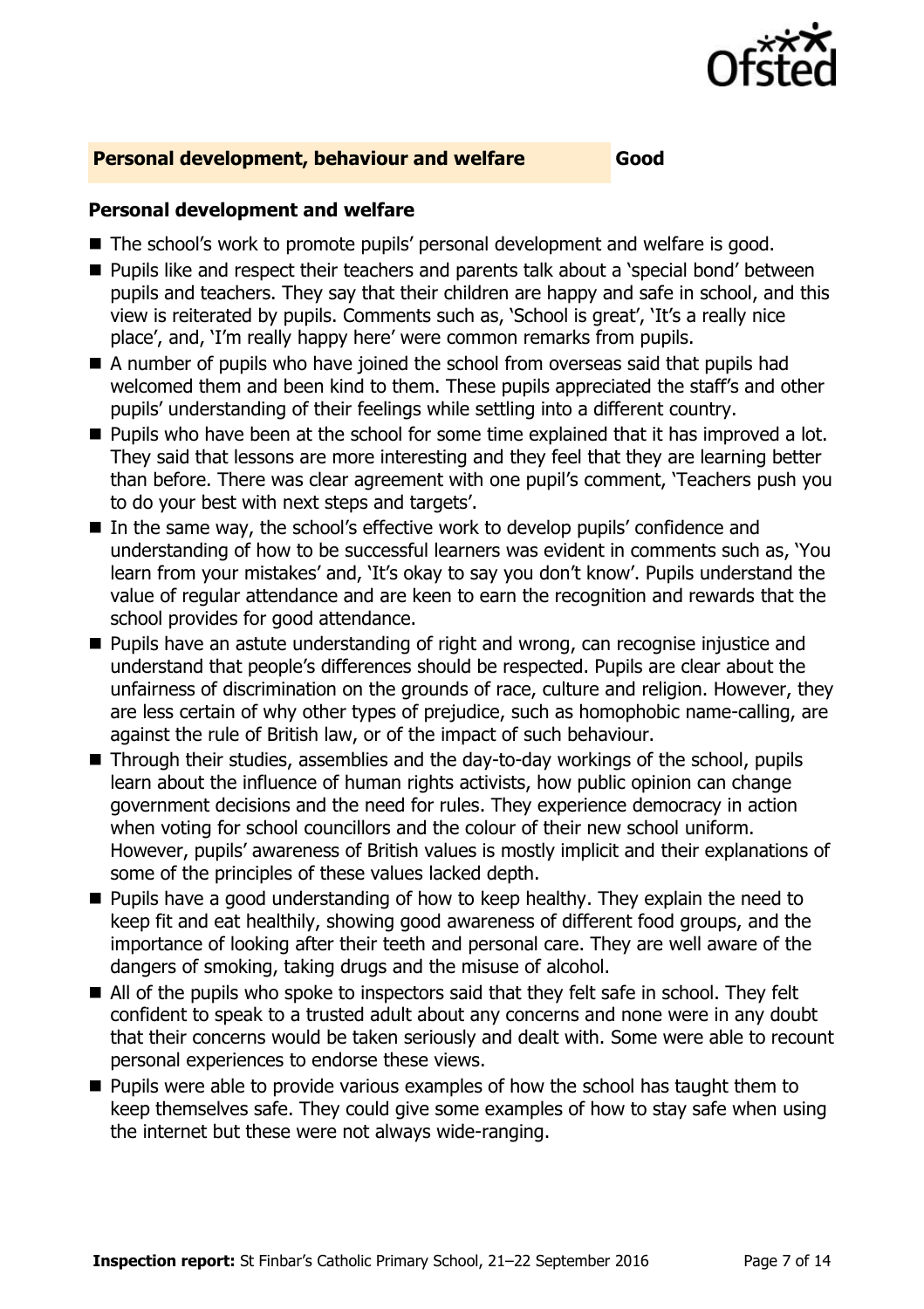

#### **Behaviour**

- $\blacksquare$  The behaviour of pupils is good.
- The pupils are well mannered and polite. In lessons, at breaktimes and as pupils move around the school their behaviour is often exemplary. Their friendliness to each other and good-natured play is very evident and summed up in such comments as, 'We all look after each other' and, 'We have loads of fun with the games, like the giant chess'.
- In lessons pupils' behaviour now extends well beyond good conduct. In all classes, pupils listen carefully to their teachers, concentrate hard and get on with their work. It is clear that pupils do not just do this because they know it is the right thing to do, but because they are now motivated and keen to learn. They show maturity when asked to discuss their work with a partner or work as part of a group.
- The pupils who spoke to inspectors felt that behaviour was mostly good and all considered that adults deal with instances of misbehaviour effectively. This included rare instances of bullying and various prejudice-based behaviours, such as namecalling. Pupils like the school's system of 'chances' and believe that it is fair.
- The school's very effective work with parents and pupils to increase attendance has resulted in a marked improvement. Attendance is now close to the national average and persistent absence has reduced significantly. Exclusions are extremely rare. Where fixed-term exclusions have occurred, the reasons are well documented and pupils and their families have been supported during the exclusion and on return to school.

#### **Outcomes for pupils Require improvement**

- Outcomes in reading, writing and mathematics are showing good improvement. The legacy of underachievement is being successfully eliminated, but is still evident in a couple of classes where the attainment of some pupils is not in line with expectations for their age.
- This underachievement is not related to any specific group of pupils. However, as so many pupils in the school qualify for the pupil premium, disadvantaged pupils are heavily represented in this group. Accurate assessments have pinpointed the gaps in pupils' learning and leaders have provided significant additional support, much funded by the pupil premium, to enable pupils to catch up.
- This support is carefully targeted and tailored to enable all pupils, including the most able disadvantaged pupils, to make up lost ground and achieve their potential.
- $\blacksquare$  The most recent assessments for all year groups show that the strategy is paying off. Almost all pupils are making strong progress from their starting points and many are on track to attain the expected standards in reading, writing and mathematics.
- **Pupils who have special educational needs and/or disabilities make good progress.** Needs are identified early and appropriate intervention provided. Progress against pupils' targets is closely tracked and evaluated every six weeks, with new targets set or amended, as necessary. Involvement of pupils and their parents is good.
- $\blacksquare$  The school closely monitors the progress of pupils who join the school during the year, many for short periods before resettlement. However, this means that not all pupils' progress during key stage 2 can be measured from their earlier key stage 1 attainment.
- This was the case for over half the Year 6 pupils who took the national end of key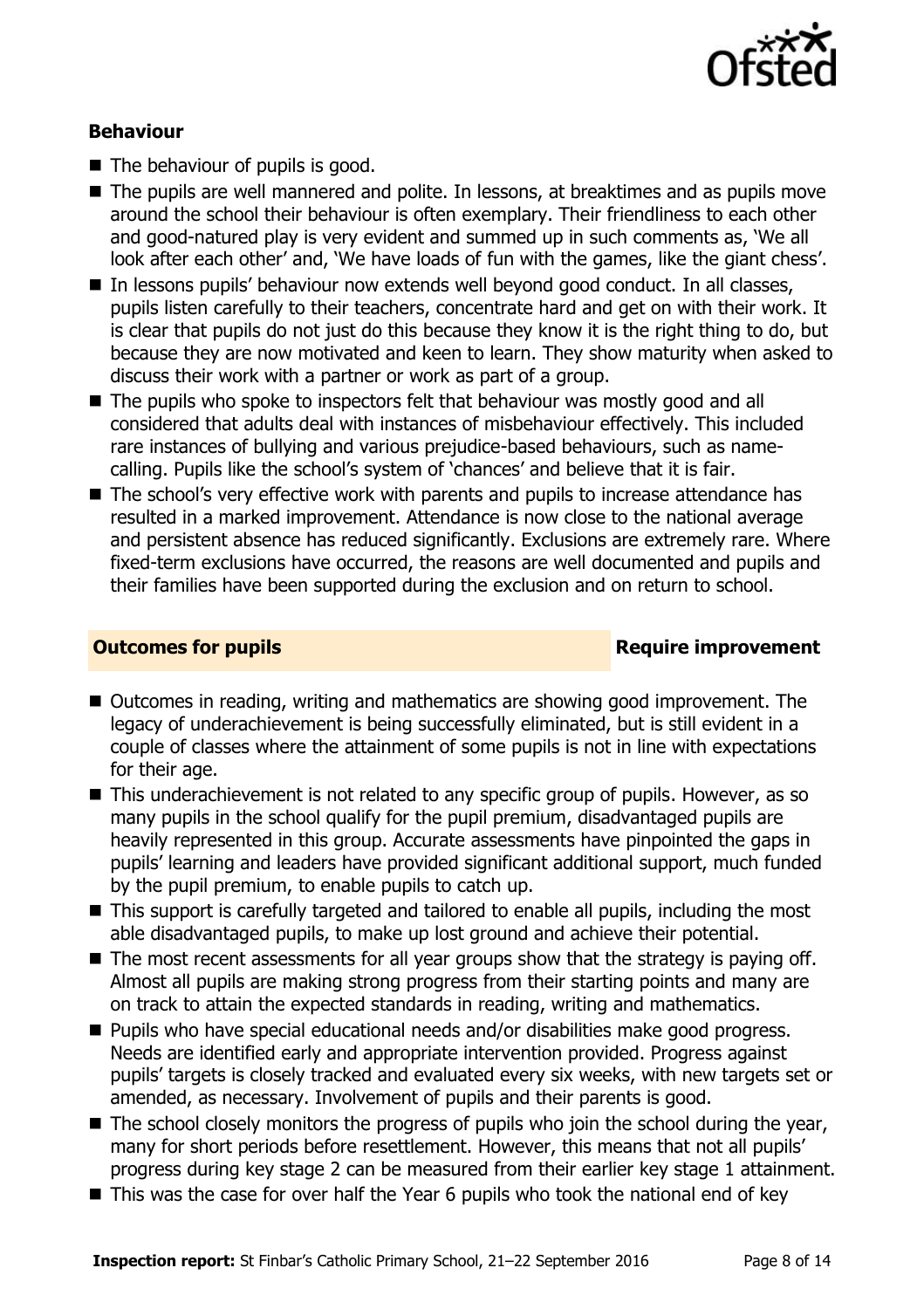

stage 2 tests and assessments in 2016. The proportion of pupils attaining the expected standards in reading, writing and mathematics was low. However, the school's progress measure was positive for pupils whose prior attainment was known. Many of these pupils attained the expected standards and were well prepared for secondary school.

- **Pupils in key stage 1 make good progress in learning phonics and use these skills** effectively to read unknown words and write independently. By the end of Year 2, most pupils use phonics competently and are ready for work in key stage 2.
- At key stage 2 pupils achieve well in reading. When reading in groups they demonstrate questioning, clarifying, predicting and summarising strategies, which supports good comprehension. The focus on improving pupils' spelling, punctuation and grammar is reinforced in the writing that pupils do in other subjects. Pupils' work shows that writing skills are developing well, including for boys.
- Pupils at an early stage of learning English often make rapid progress. Regular, goodquality language support sessions, together with frequent conversations with adults, help pupils to develop communication skills.
- At both key stages, pupils' fluency in mathematics is regularly reinforced in the daily 10-minute basic skills sessions. Reasoning skills develop well in a range of activities linked to problem solving with numbers, shape, space and measures. Pupils increasingly use their knowledge of inverse operations to check the accuracy of their work and to explain how what they are learning will help them in their everyday lives.
- With the exception of formal assessments in science for pupils in Years 2 and 6 last year, standards in all other subjects have yet to be assessed. Consequently, there is limited evidence to determine whether pupils are making strong progress across a wide range of subjects. Pupils' science and humanities work, photographic evidence and current timetables indicate that pupils cover the relevant national curriculum content for each subject and learn the appropriate subject-specific knowledge and skills.
- Work in books reflects that pupils learn about people, places, cultures and civilisations now and in the past. For example, Year 1 pupils learn about the past by handling and describing the features of old and modern toys, while in Year 5 pupils learn about the reliability of primary and secondary sources of historical evidence.
- $\blacksquare$  It is clear from discussions with pupils and from their books that they enjoy and value this learning and the opportunities that the wider curriculum provides for them to be creative in the arts and PE and competitive in sport.
- **Pupils' books show that most take good care with presenting and illustrating their work** and have been inspired to write quality poems, recounts, diaries and letters and to portray their findings from investigations and surveys in charts and graphs.

#### **Early years provision Good Good**

- Many children's skills on entry to the early years are below those typical for their age and sometimes they are significantly below. This picture of attainment is similar in virtually all areas of learning for boys and girls, but boys' attainment is generally below that of girls'.
- Historical weaknesses in provision were identified by the previous inspection. On her appointment the current early years leader instigated significant changes to the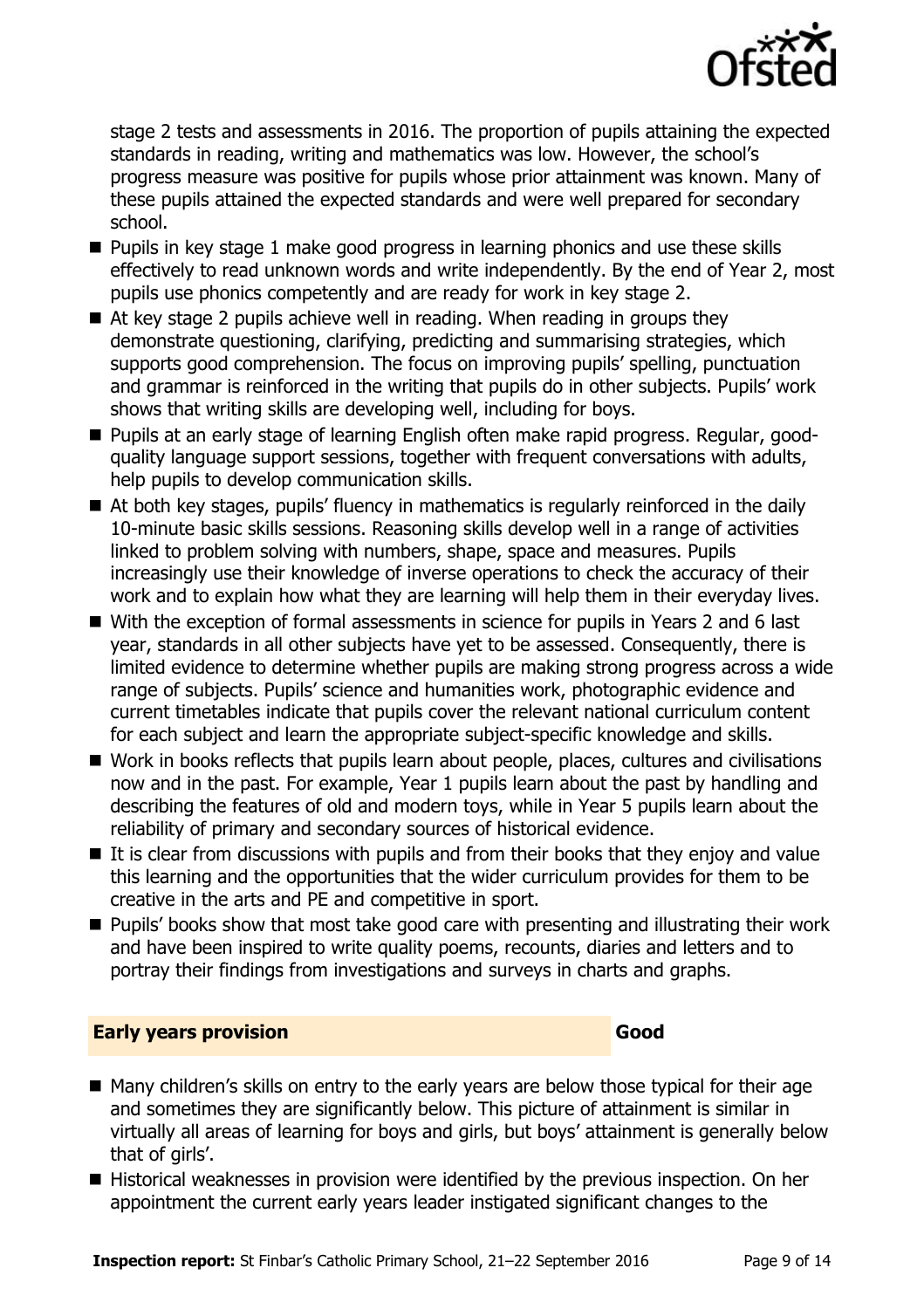

provision that have had a very positive impact on children's progress and readiness for key stage 1.

- An immediate priority was to ensure quality teaching. A qualified teacher was appointed to teach nursery-aged children and bespoke early years training was provided for all learning support staff. Along with the establishment of key workers for all children, this ensured that staff were clear about their roles and responsibility for pupils' learning.
- Staff training and the early years leader's expertise as a local authority moderator has ensured accurate assessments of children's attainment throughout the year. Effective use of this information to plan the next steps in children's learning is resulting in strong progress and better outcomes across all areas of learning. This is demonstrated well in the comprehensive learning journals that staff compile to show children's achievements.
- By the end of Reception in 2016, 67% of the children attained a good level of development, a rise of almost 30 percentage points from the previous year.
- **Precise assessment enables early identification of children who have special** educational needs and/or disabilities to ensure that they receive additional help and, where necessary, prompt access to specialist support. In the same way, the most able children are identified early for additional challenge.
- The learning environment is bright and stimulating with a good range of resources to interest children when they arrive in school. Even at this early stage of the year most come into class happily and get involved with the activities on offer. The adults welcome the children and provide caring support for those who are still reluctant to leave their parents and lack confidence to play with others or try new tasks.
- At this time of the year there is a strong focus on developing pupils' personal, social and emotional development and independence indoors and outside. However, no time is lost in introducing phonics, writing and number activities in ways that appeal to the children's interest and curiosity.
- Staff constantly model and extend children's understanding of language and are skilled in doing this in ways that are appropriate for the very high number of children who are at an early stage of speaking English. Continuing involvement in a writing project aimed at improving writing for boys is seen as crucial this year, with boys making up 20 out of the 26 Reception children.
- Rigorous procedures are in place to ensure that children are safe and happy. Close partnerships are established with children's parents, beginning with home visits before the children start school to support children's learning and well-being.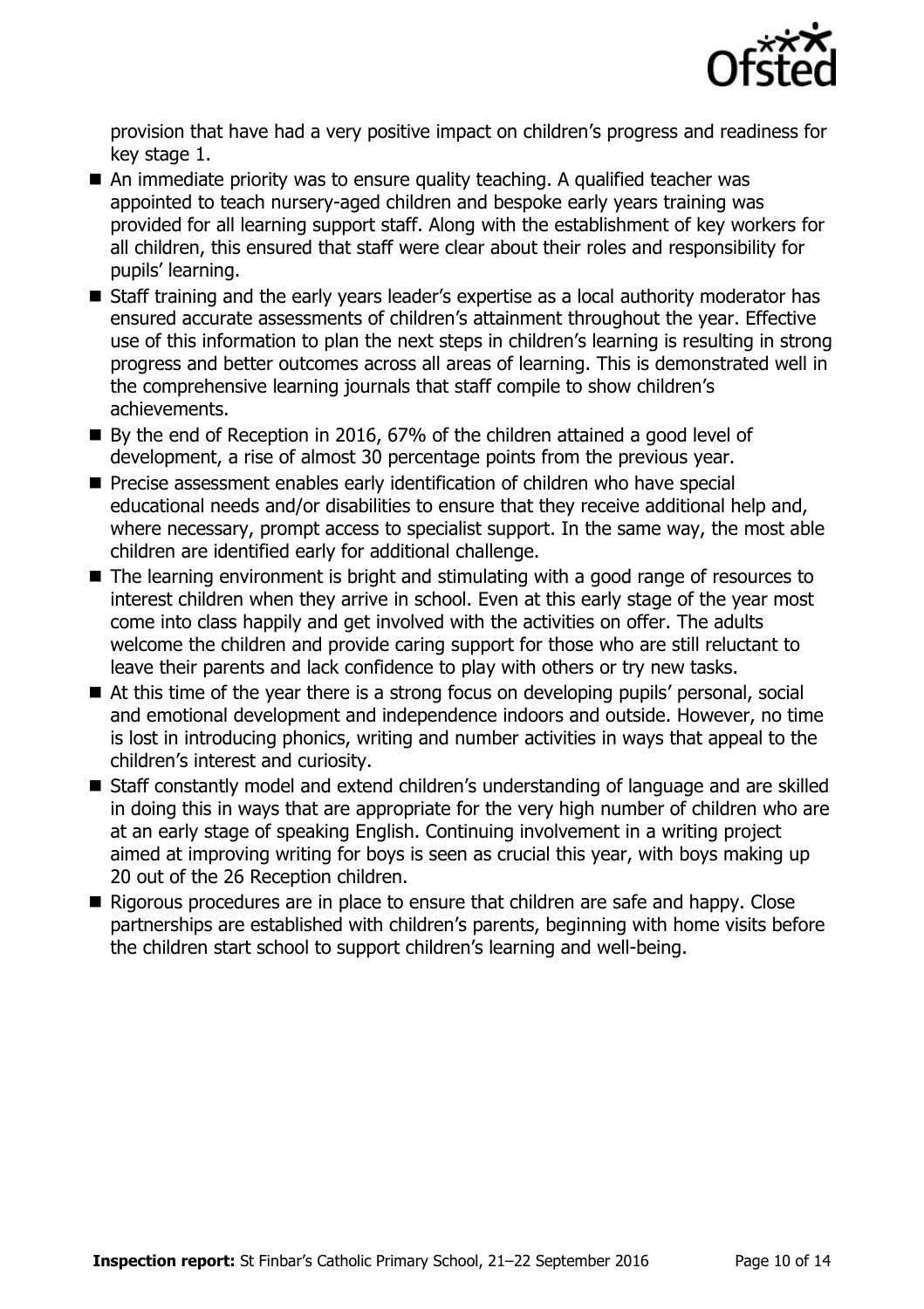

# **School details**

| Unique reference number | 104640    |
|-------------------------|-----------|
| Local authority         | Liverpool |
| Inspection number       | 10019785  |

This inspection was carried out under section 5 of the Education Act 2005.

| Type of school                      | Primary                                |
|-------------------------------------|----------------------------------------|
| School category                     | Voluntary aided                        |
| Age range of pupils                 | 3 to 11                                |
| <b>Gender of pupils</b>             | Mixed                                  |
| Number of pupils on the school roll | 184                                    |
| Appropriate authority               | The governing body                     |
| Chair                               | Angela Williams                        |
| <b>Headteacher</b>                  | Janet Conley                           |
| Telephone number                    | 0151 727 3963                          |
| Website                             | www.st-finbars.co.uk                   |
| Email address                       | finbars-ht@st-finbars.liverpool.sch.uk |
| Date of previous inspection         | 24 September 2014                      |

### **Information about this school**

- The school does not meet requirements on the publication of information about its policies on child protection, complaints and anti-bullying; the curriculum content in each academic year for every subject; its pupil premium strategy, accessibility plan, objectives and governors' attendance record at governing body and committee meetings.
- The school is smaller than the average primary school.
- Most pupils are of White British heritage. The proportion of pupils from minority ethnic groups and who speak English as an additional language is rising and has increased markedly during the last year; it is now above average. A significant number of these pupils are at an early stage of learning to speak English.
- $\blacksquare$  The proportion of pupils for whom the pupil premium provides support is high.
- The proportion of pupils who have special educational needs and/or disabilities is above average. The proportion with a statement of special educational needs or an education, health and care plan is low.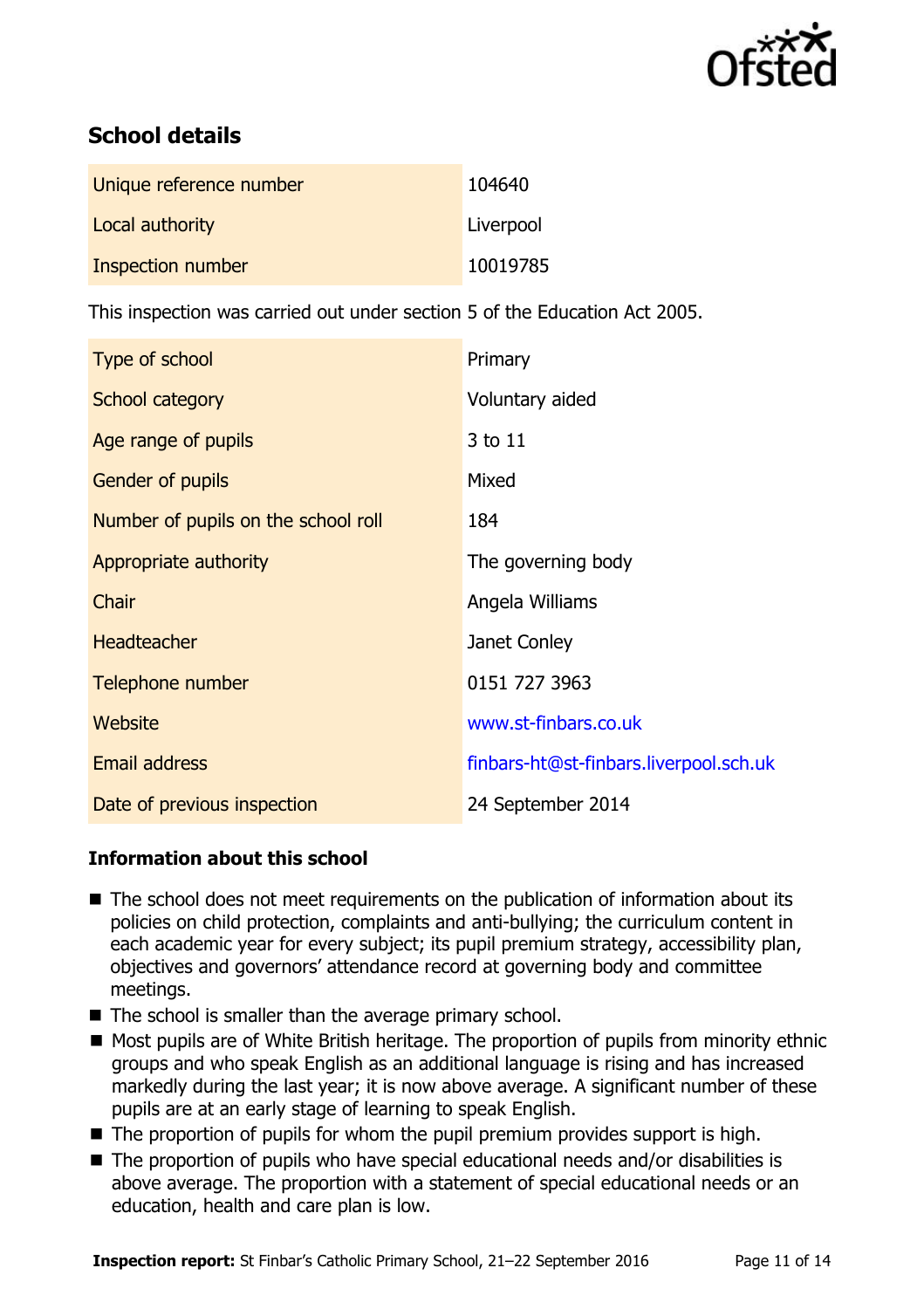

- The school's early years provision includes part-time places every morning for children in the Nursery Year and full-time places for children in the Reception Year.
- The school does not meet the government's current floor standards (2015), which are the minimum expectations for pupils' attainment and progress in reading, writing and mathematics by the end of Year 6.
- A higher than average proportion of pupils join and leave the school other than at the usual admission and transfer times.
- The school provides a free breakfast club for all pupils who wish to attend.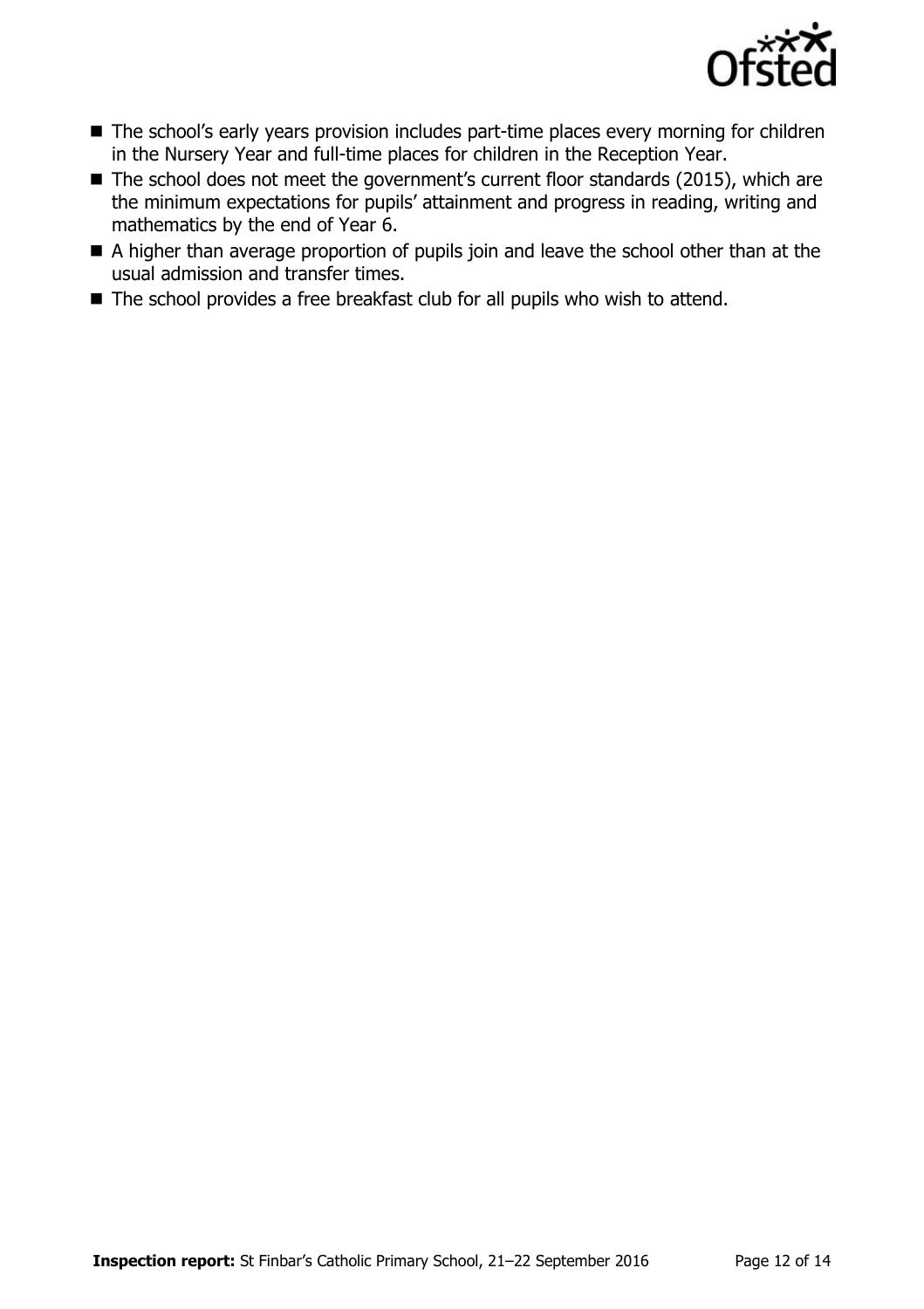

# **Information about this inspection**

- Inspectors observed teaching and learning in each class. They checked pupils' work, listened to them read and reviewed the school's assessment information about their attainment and progress.
- Inspectors held two formal discussions with pupils and spoke to others informally in lessons and at playtime and lunchtime.
- A range of school documentation was reviewed. This included the school's evaluation of its effectiveness and the local authority's reviews of the school's work since it was last inspected. Safeguarding information and records of pupils' behaviour and attendance were scrutinised. The school's improvement plans and information about teachers' performance were also checked.
- Inspectors held discussions with senior and middle leaders, five governors and a representative from the local authority.
- There were too few responses to Parent View to provide an overview of parents' responses to the 12 survey questions. However, inspectors were able to consider written comments from two parents. An inspector spoke to 12 parents who attended a coffee morning at the school during the inspection.
- There were no responses to the online staff and pupil surveys.

#### **Inspection team**

Margot D'Arcy, lead inspector **Ofsted Inspector** 

**John Daley Contract Contract Contract Contract Contract Contract Contract Contract Contract Contract Contract Contract Contract Contract Contract Contract Contract Contract Contract Contract Contract Contract Contract Con**